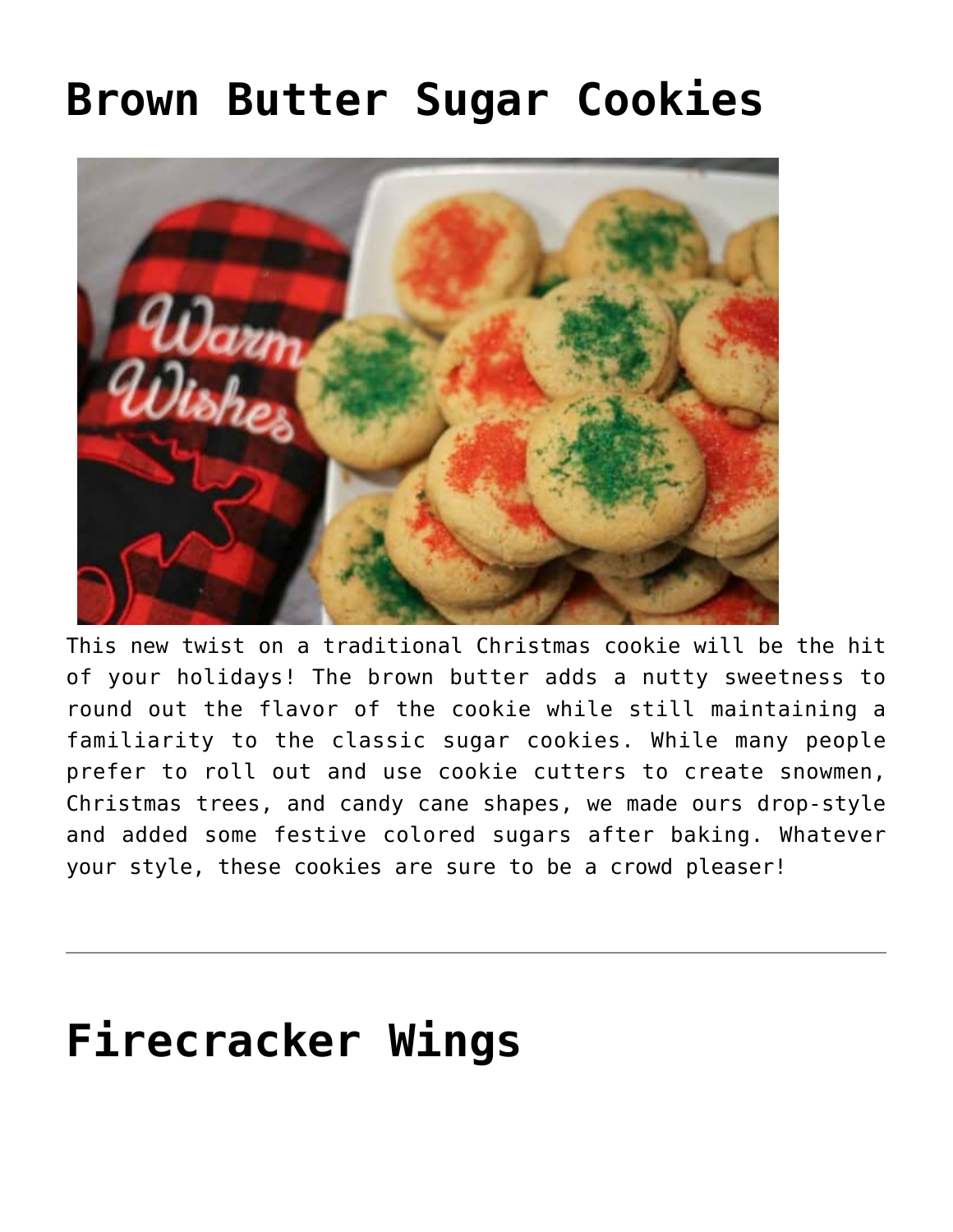

Take a page from Uncle Sam's cookbook and try these Firecracker Wings at your next Fourth of July celebration. A little bit of sriracha sauce gives this recipe just the right amount of kick. Roasted to perfection in your NESCO Roaster Oven, there's no better way to show your love for the red, white, and blue! For dipping sauces, you can't go wrong with blue cheese or classic ranch.

Your Key Ingredient:

[NESCO Roaster Oven](https://www.nesco.com/product-category/cooking/roaster-ovens/)

Grocery Ingredients:

3–5 lbs chicken wings

- 6 cups water
- 1 Tbsp cold water
- 1 Tbsp cornstarch

 $^{1}$  $\Box_{4}$  cup [kosher salt](http://www.geniuskitchen.com/about/salt-359)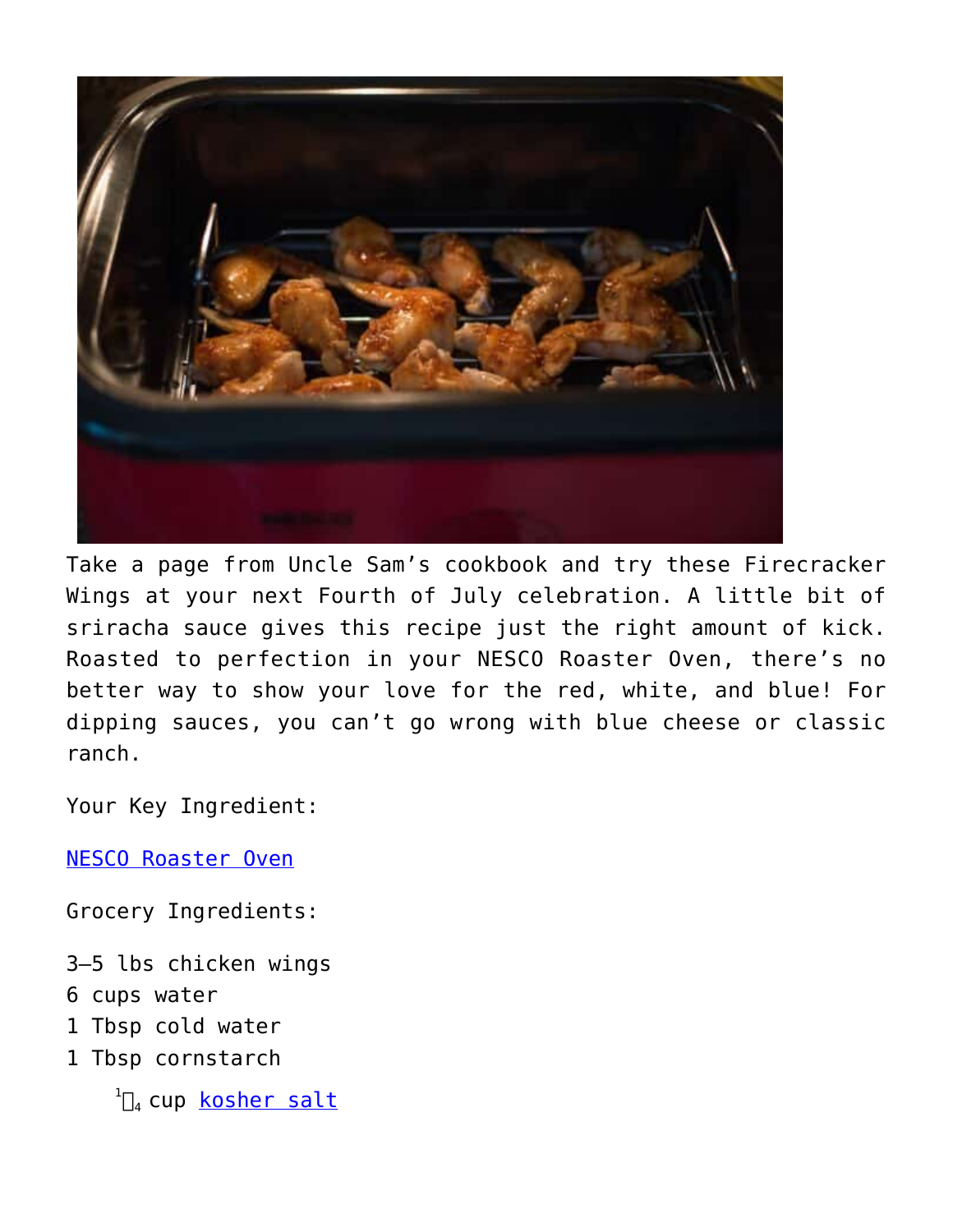$^{1}$  $\Box$ , cup chili sauce

3 cloves of minced garlic

1–3 tsp of chili powder (mild or hot depending on preference)

1 cup honey

2 Tbsp soy sauce

Juice of one lime

3 Tbsp [sriracha](http://www.geniuskitchen.com/about/chili-sauce-15) sauce

 $^{1}$  $\prod_{4}$  cup apple cider vinegar

 ${}^{1}\Pi_{4}$  cup minced ginger

- 1 tsp sea salt
- 1 Tbsp freshly cracked black pepper
- 1–2 Tbsp chopped fresh cilantro

- 1. Preheat roaster to 425°F.
- 2. Make the garlic-chili sauce by combining the chili sauce, minced garlic, and chili powder. Spice to taste and set aside.
- 3. In a large bowl, combine water, salt,  $\frac{1}{4}$  cup of the garlicchili sauce, and  $\frac{1}{4}$  cup of honey. Stir until salt and honey are completely dissolved. Add the wings and chill for 30 minutes or up to 4 hours.
- 4. To make the basting and dipping sauce, combine the remaining chili garlic sauce, soy sauce, sweet soy sauce, sriracha, remaining honey, vinegar, lime juice, and ginger in a small bowl and mix well. In another small bowl, combine 1 tablespoon cold water and 1 tablespoon cornstarch and whisk together. Add to the sauce slowly until desired thickness is reached. Set aside half of the sauce for serving to avoid contamination.
- 5. Drain wings and season them with sea salt and pepper. Place the wings on the rack inside the NESCO® Roaster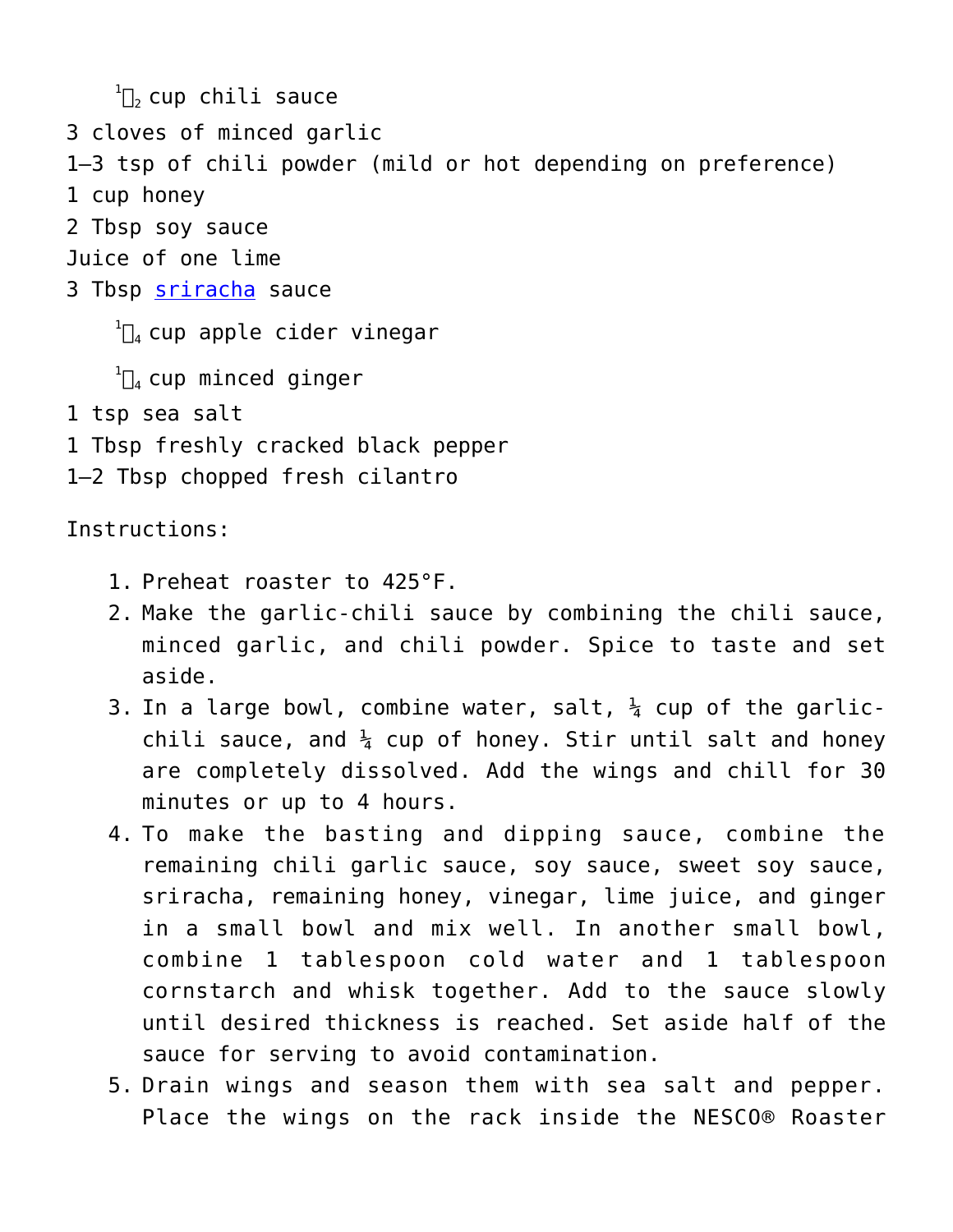Oven, baste them with half of the sauce, and reduce the heat to 350°F. Roast until the internal temperature of the chicken reaches 160°F for approximately 25-30 minutes.

- 6. Remove the chicken pieces with a pair of tongs to a serving platter. Let the chicken pieces rest, loosely covered with aluminum foil, for 5-10 minutes before serving.
- 7. Garnish the wings with lime and cilantro. Enjoy!

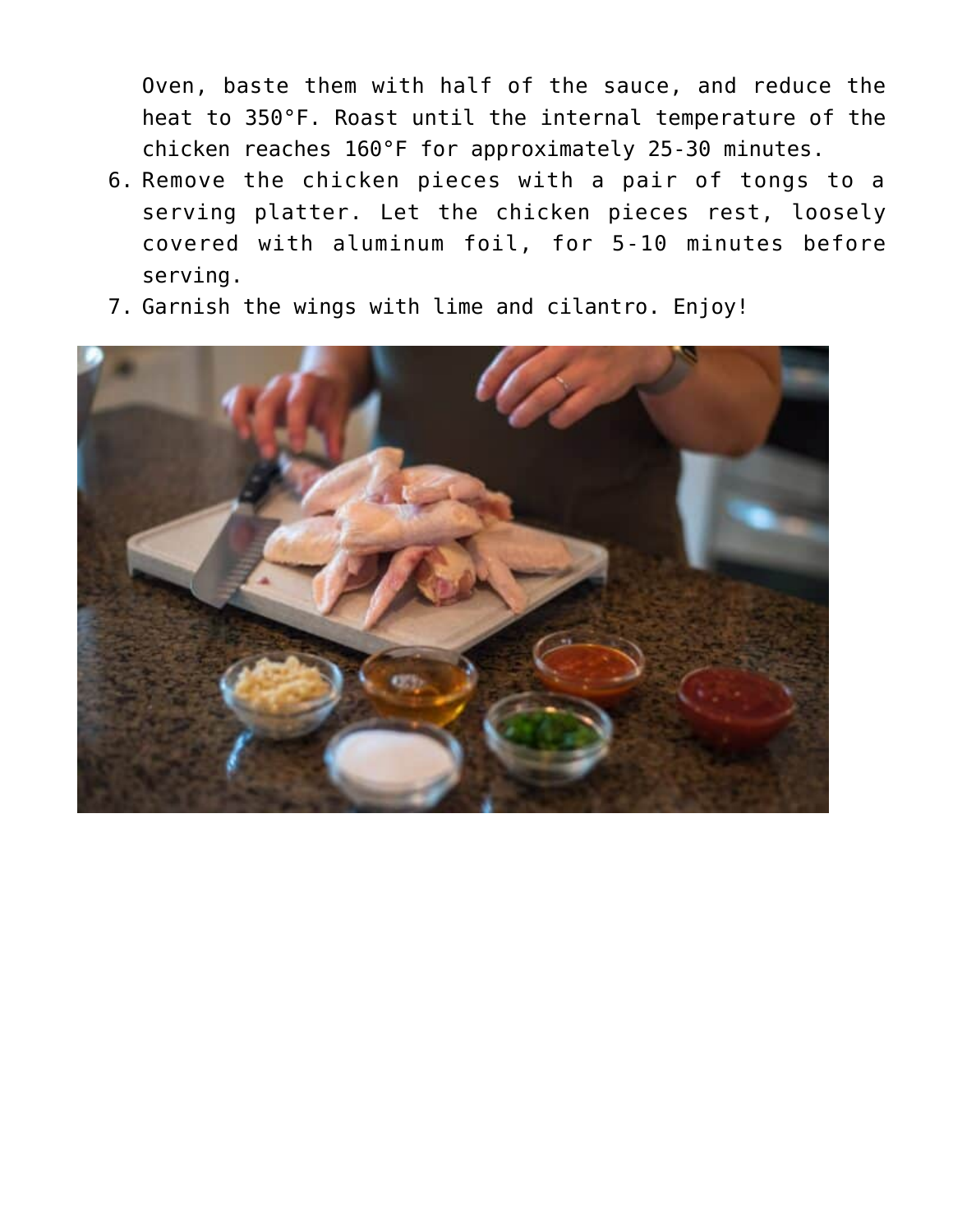

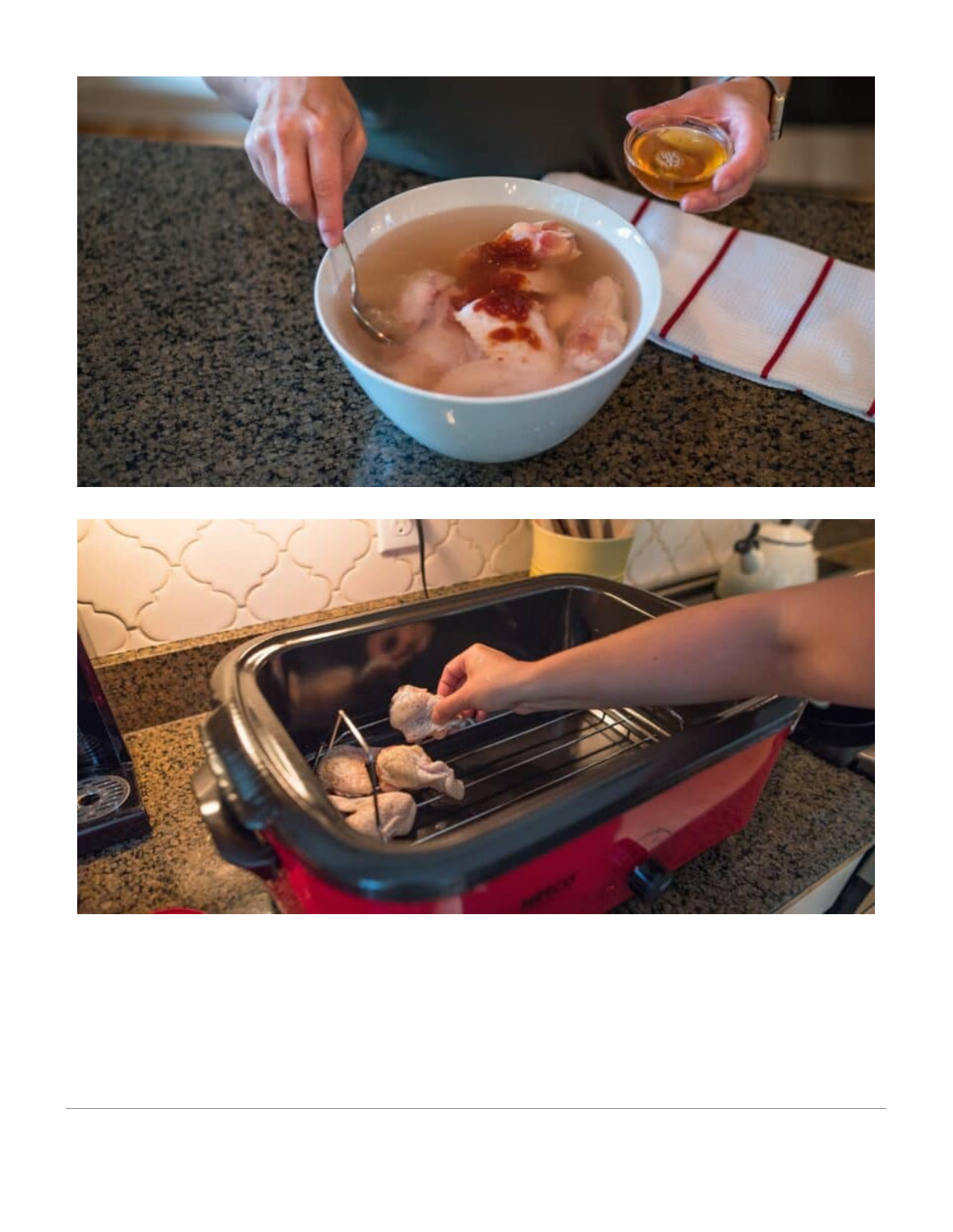#### **[Mexican Street Corn](https://www.nesco.com/recipe/mexican-street-corn/)**



No summer fiesta is complete without Mexican Street Corn. Made with creamy sauce, sweet corn, and salty crumbles of Cotija cheese, there's a reason why this side is a favorite at warmweather get-togethers. Your NESCO Roaster Oven is the key to achieving tender, buttery corn on the cob. Simply preheat, set, and wait 35-40 minutes until corn is soft. Garnished with fresh cilantro and red chili powder, Mexican Street Corn adds a beautiful pop of color and flavor to your table.

Your Key Ingredient:

[NESCO Roaster Oven](https://www.nesco.com/product-category/cooking/roaster-ovens/)

Grocery Ingredients:

- $\frac{1}{4}$  cup of mayonnaise
- $\frac{1}{4}$  cup of sour cream
- 1 medium clove of garlic finely minced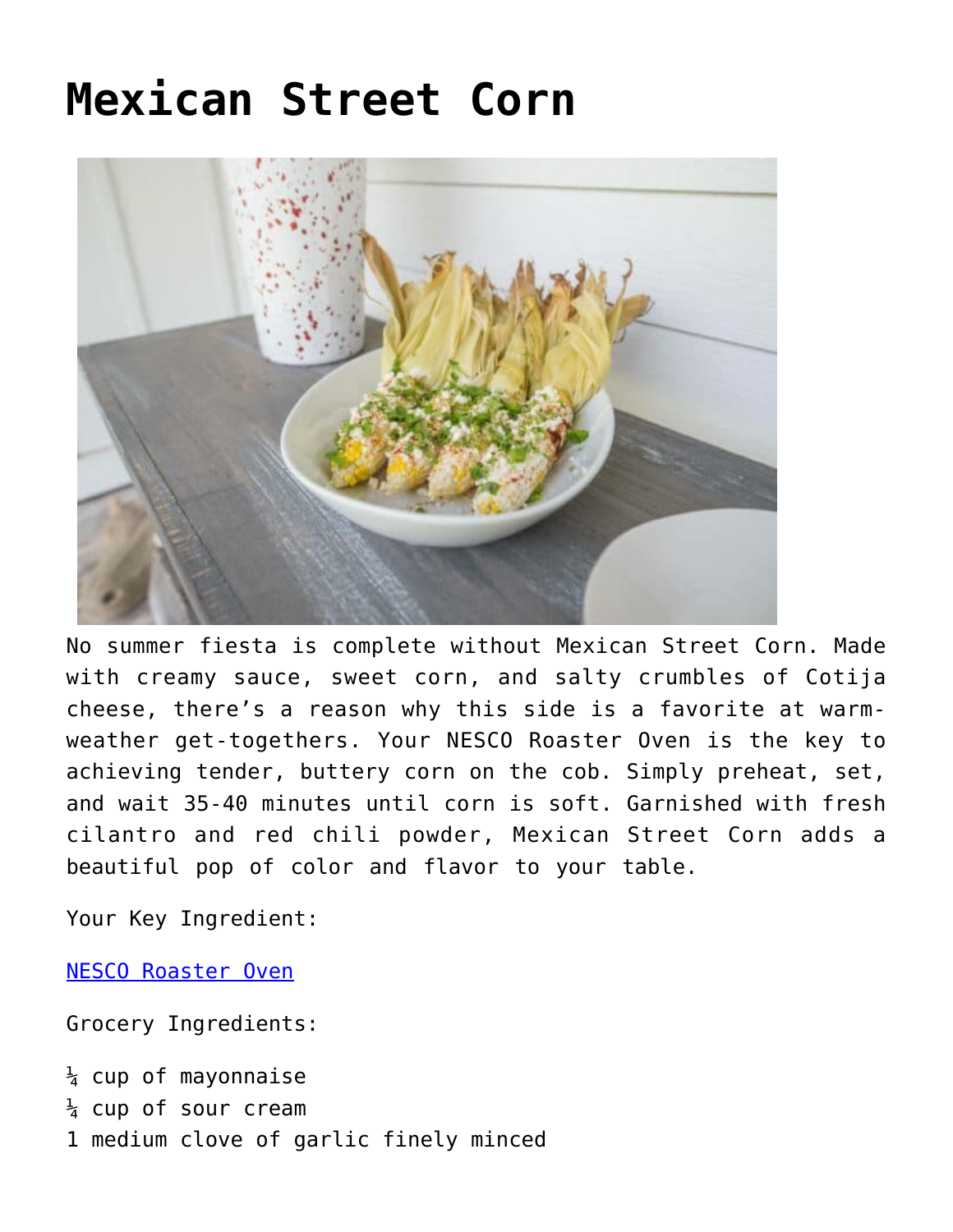1 lime cut into wedges  $\frac{1}{2}$  cup of crumbled Cotija cheese  $\frac{1}{2}$  teaspoon of ancho or guajillo chili powder  $\frac{1}{4}$  cup of chopped cilantro 4 ears of corn

- 1. Preheat the NESCO® Roaster Oven to 400F.
- 2. In a small bowl, combine mayonnaise, sour cream, garlic powder, and lime juice and set aside.
- 3. Place corn husks directly in the Roaster on the wire rack and cook until corn is soft, about 35-40 minutes.
- 4. When corn is soft, remove, and peel down the husks and spread each ear with the mayonnaise mixture.
- 5. Garnish the corn with chili powder, Cotija, and cilantro and serve immediately.

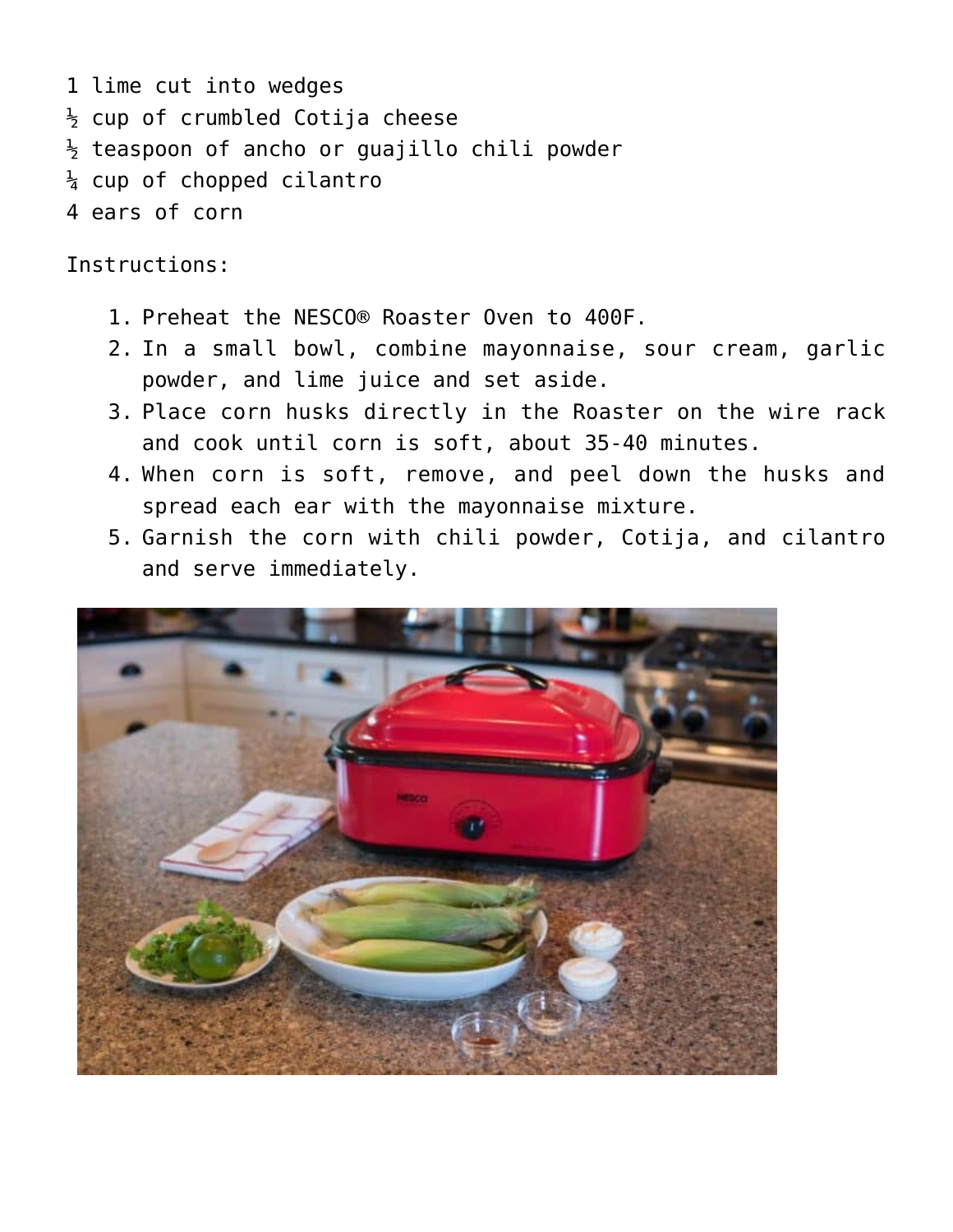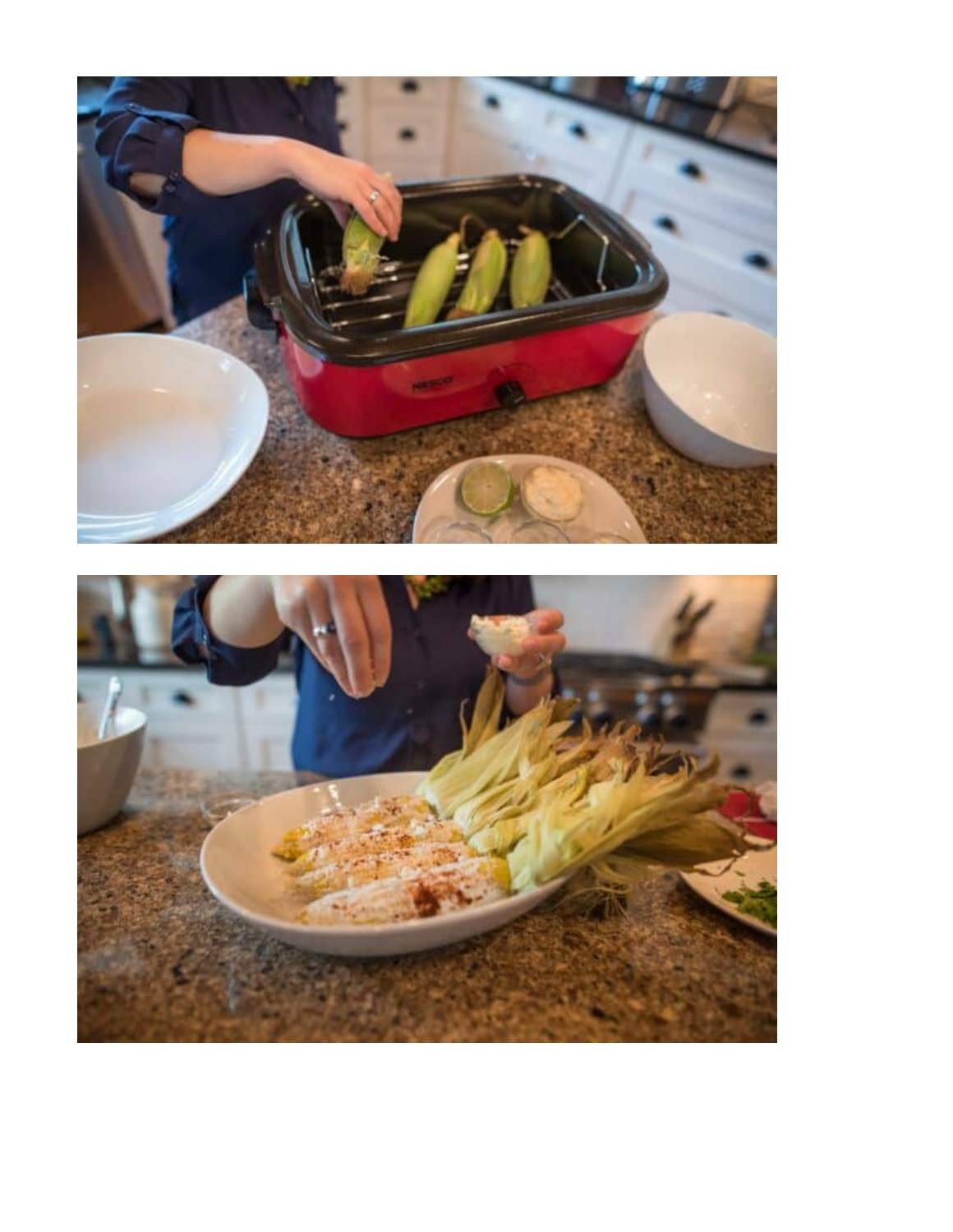

## **[Sundae Bar](https://www.nesco.com/recipe/sundae-bar/)**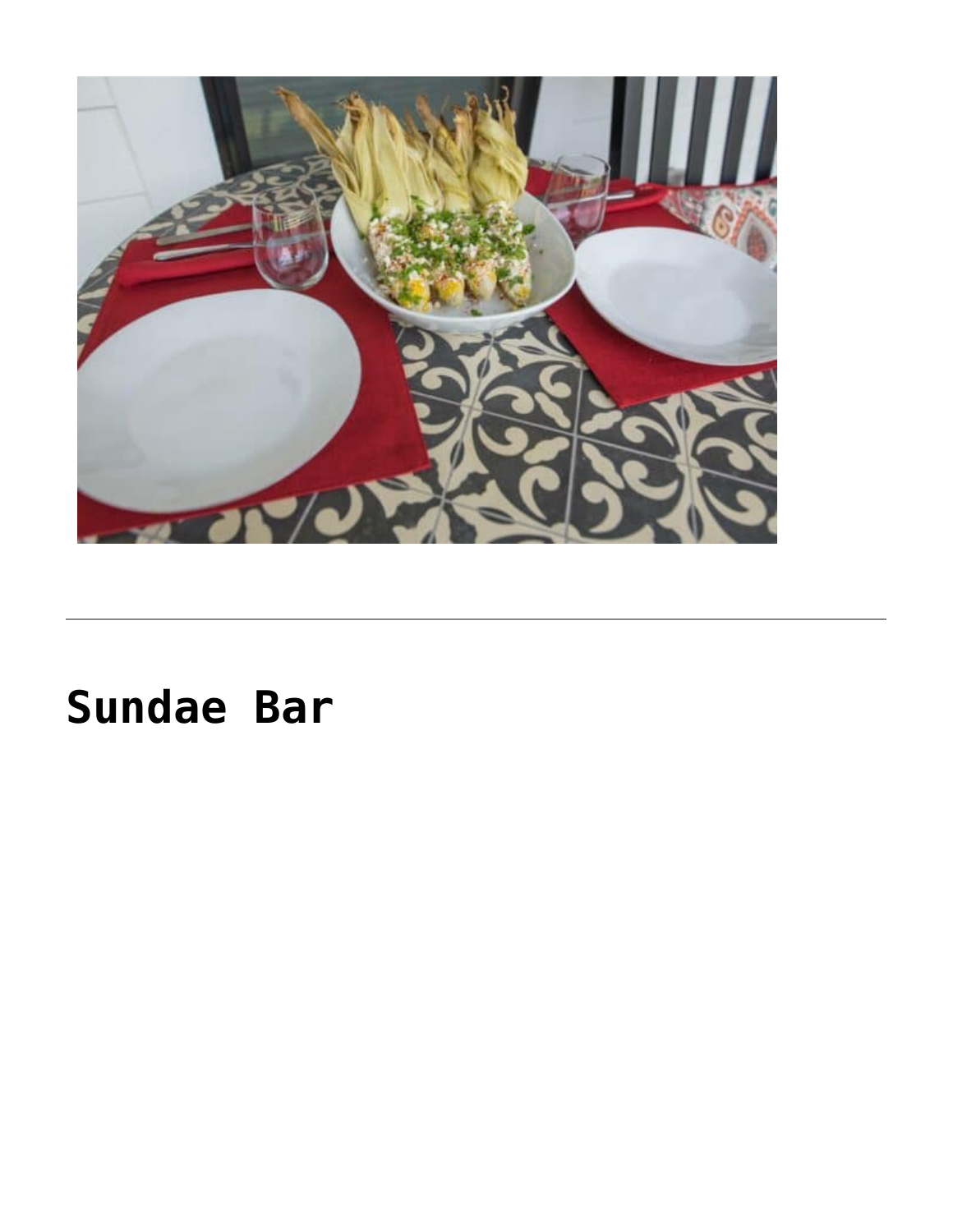

Just when you thought your NESCO Roaster couldn't get any more amazing! When you're not using it for cooking, gear up your NESCO 18 Qt. Roaster Oven for serving. Its versatile display allows for easy access to any buffet-style meal. Ice cream toppings such as fresh fruit and whipped cream stay chilled all afternoon. Check out our sundae bar suggestions below.

Your Key Ingredient:

[NESCO 18 Qt. Roaster Oven](https://www.nesco.com/product-category/cooking/roaster-ovens/)

Grocery Ingredients:

Ice

Assorted sundae toppings, such as nuts, sprinkles, fruit, and cookie pieces

Instructions:

1. Leave your NESCO® 18 Qt. Roaster Oven unplugged and fill with ice.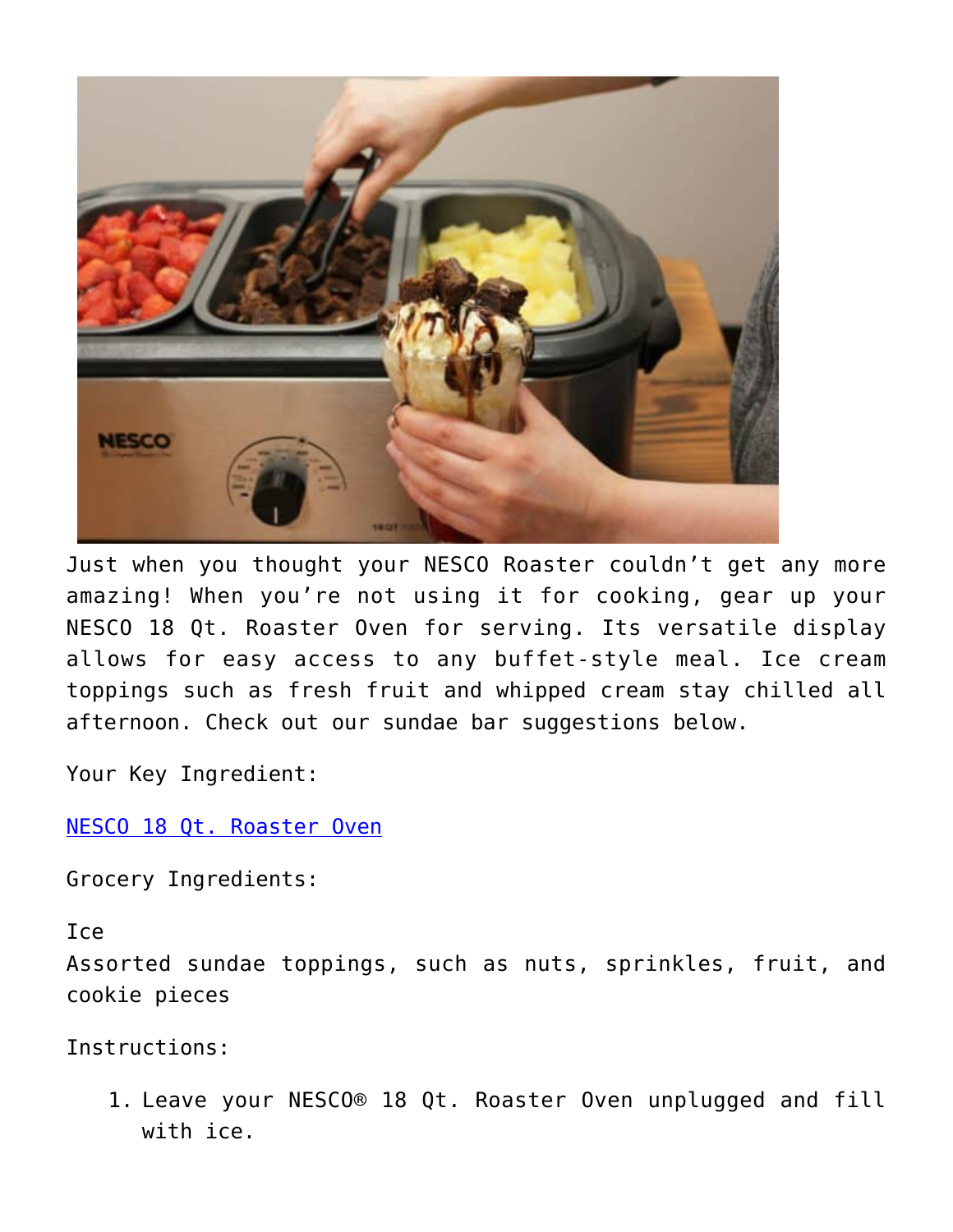- 2. Place Buffet Kit in Roaster on top of ice.
- 3. Fill with your favorite sundae toppings and enjoy!



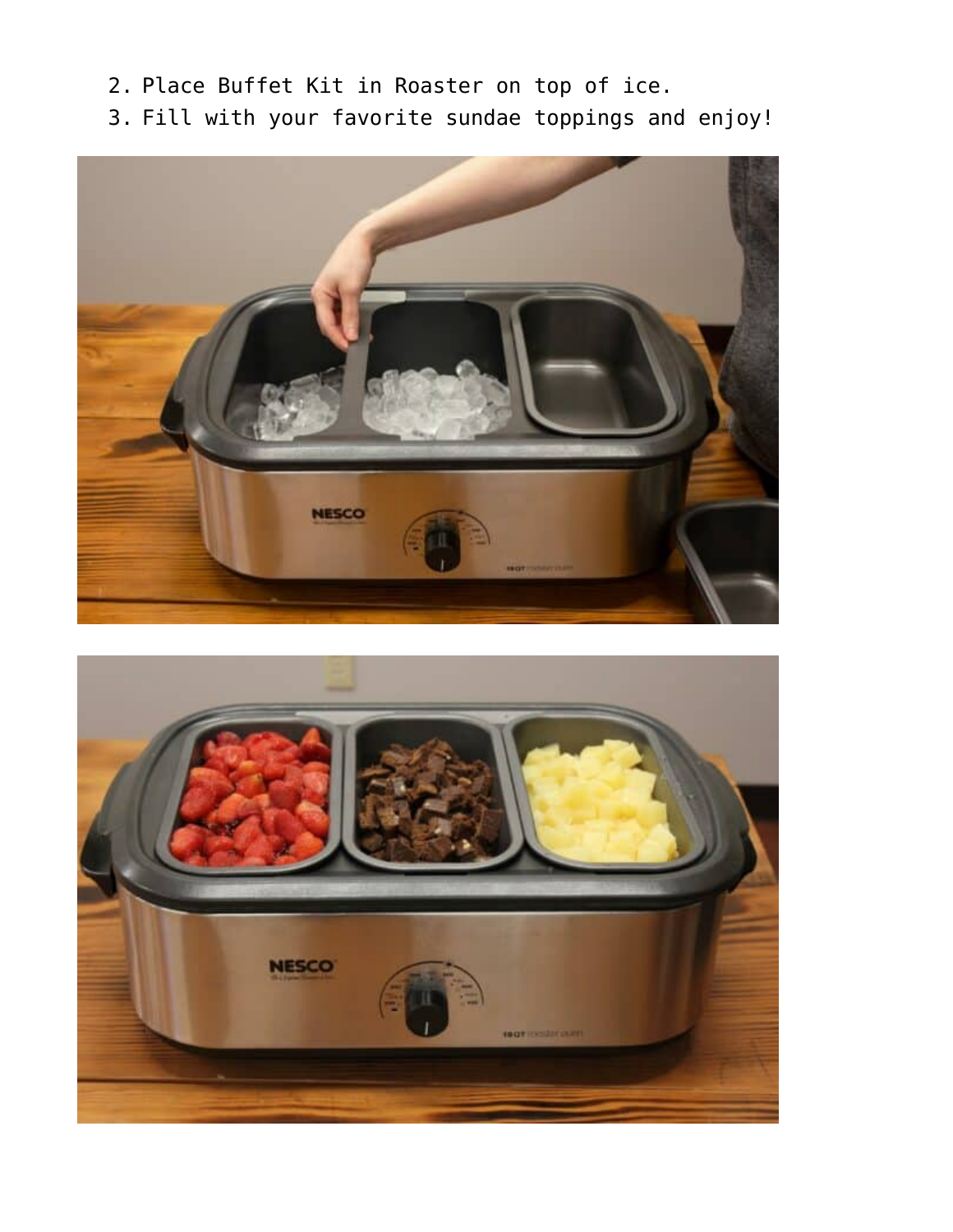#### **[Pumpkin Spice Muffins](https://www.nesco.com/recipe/pumpkin-spice-muffins/)**



Satisfy your pumpkin spice craving this fall with our delicious Pumpkin Spice Muffins. Made with a heavenly autumnal blend of cinnamon, nutmeg, and vanilla, these muffins are simply irresistible. Your NESCO Roaster Oven bakes up to a dozen at once in just under 30 minutes. Reheat with a slab of cinnamon butter for a decadent breakfast treat.

Your Key Ingredient:

[NESCO Roaster Oven](https://www.nesco.com/product-category/cooking/roaster-ovens/)

Grocery Ingredients:

 $1 \frac{1}{2}$  cup AP flour  $\frac{3}{4}$  cup sugar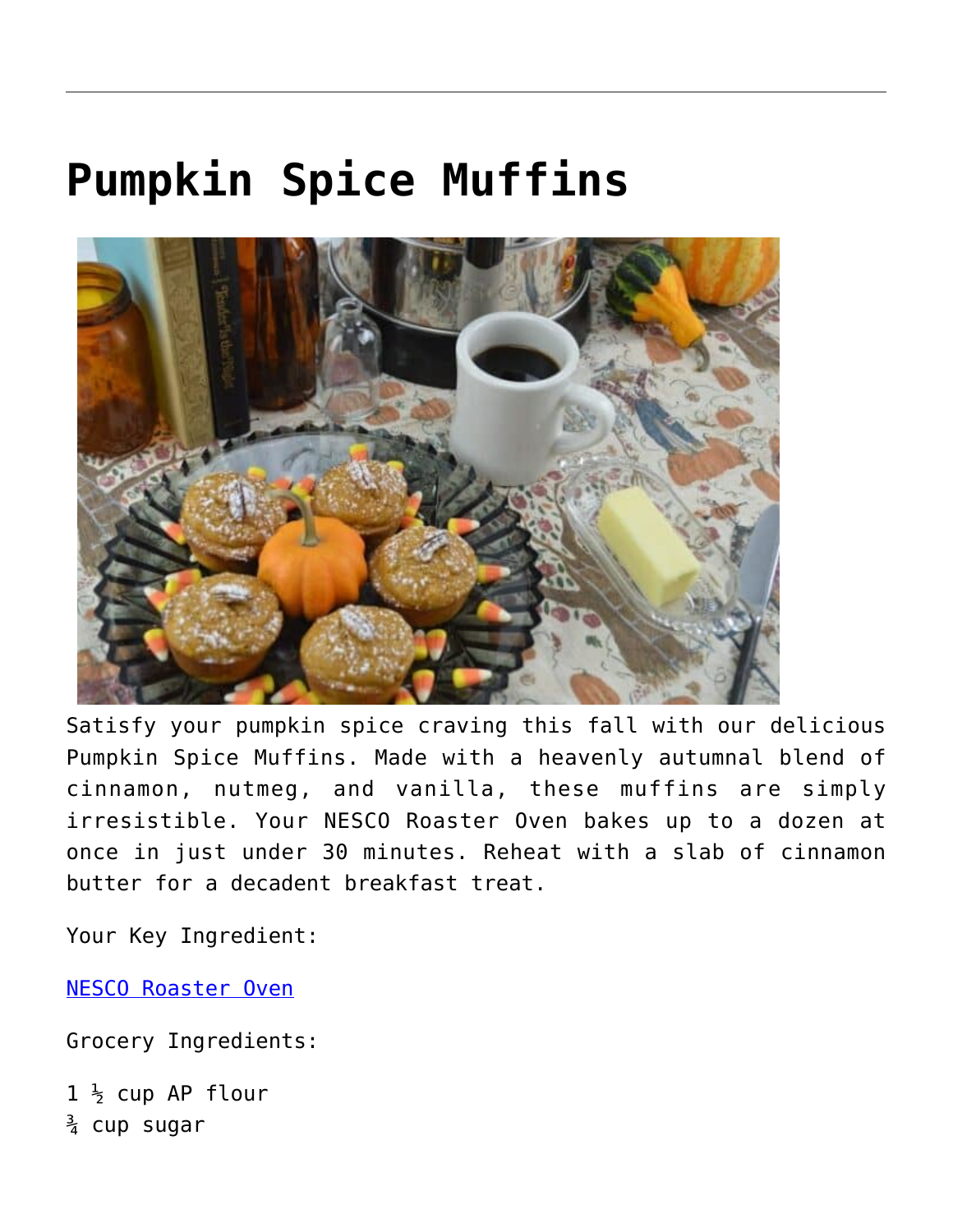3 tsp baking powder  $2\frac{1}{2}$  tsp cinnamon  $\frac{3}{4}$  tsp nutmeq  $\frac{3}{4}$  tsp salt  $\frac{1}{8}$  tsp ground cloves ¾ cup butter, softened  $1 \frac{3}{4}$  cup pumpkin puree  $\frac{3}{4}$  cup evaporated milk 2 eggs  $2\frac{1}{2}$  tsp vanilla *Crumb Topping* ⅓ cup light brown sugar

 $\frac{1}{4}$  cup all-purpose flour  $\frac{1}{2}$  tsp ground cinnamon 1 Tbsp butter, melted

- 1. Place wire baking rack in the bottom of your NESCO® Roaster Oven, making sure the handles are facing upwards for easy grabbing. Preheat Roaster to 400°F. Grease 12 muffin tins well.
- 2. Sift the dry ingredients and cut in butter with a pastry blender (two knives work well).
- 3. In a separate bowl, mix the pumpkin, evaporated milk, egg, and vanilla. Combine with dry ingredients and fold very gently just until blended. Do not overmix.
- 4. Pour mixture evenly into muffin tins. Blend together the crumb topping and sprinkle over muffin batter.
- 5. Bake in your roaster for 20-25 minutes. Decorate with powdered sugar or pecans.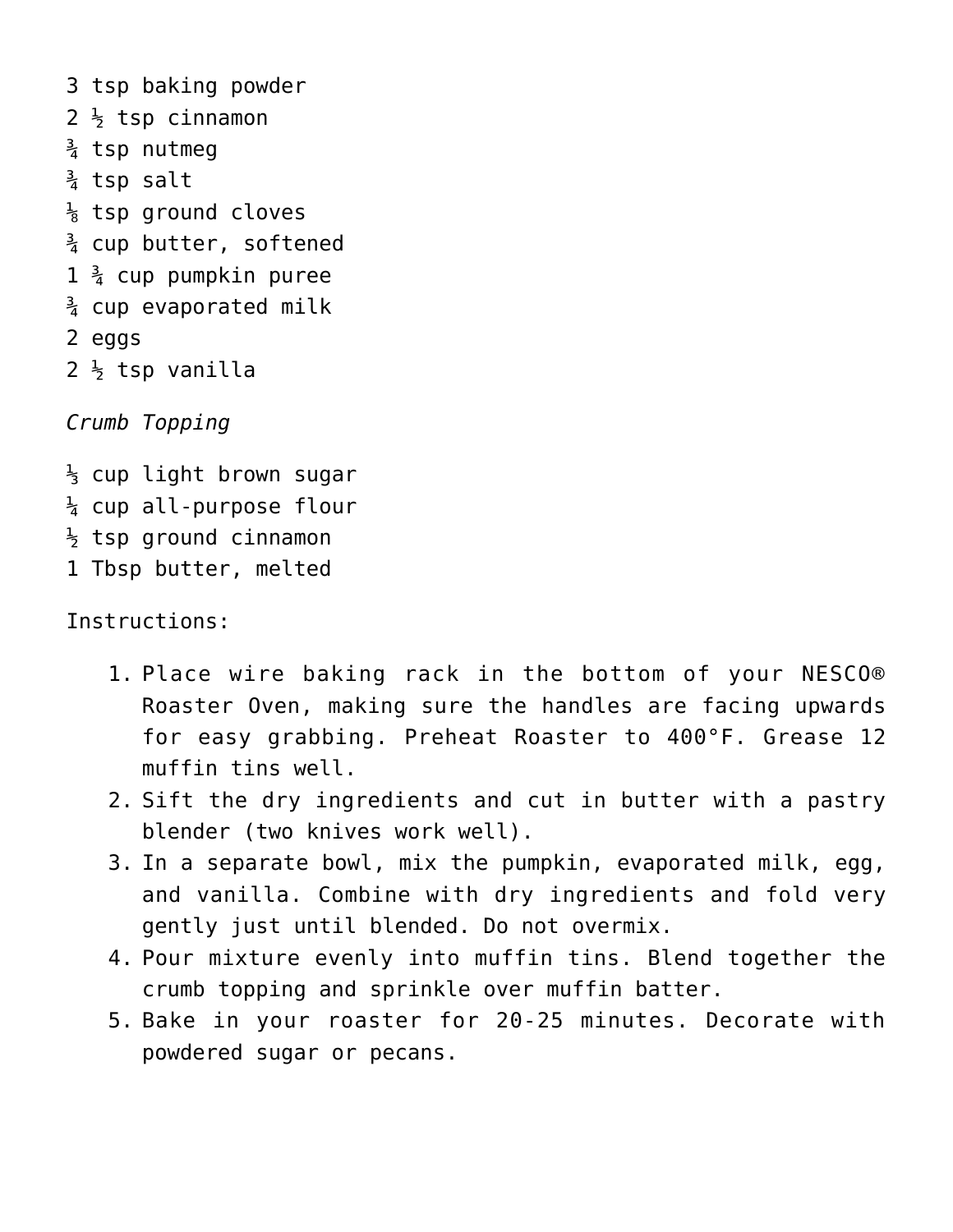#### **[Creamy Herb Pasta](https://www.nesco.com/recipe/creamy-herb-pasta/)**



Tired of regular spaghetti and meatballs? Give this delicious Creamy Herb Pasta recipe a try in your weekly meal rotation. Featuring egg noodles, cream cheese, and chives, your whole family won't be able to get enough of its rich and buttery flavor. Simply add ingredients, cook for 45 to 50 minutes in your NESCO Roaster Oven, and enjoy bite after bite.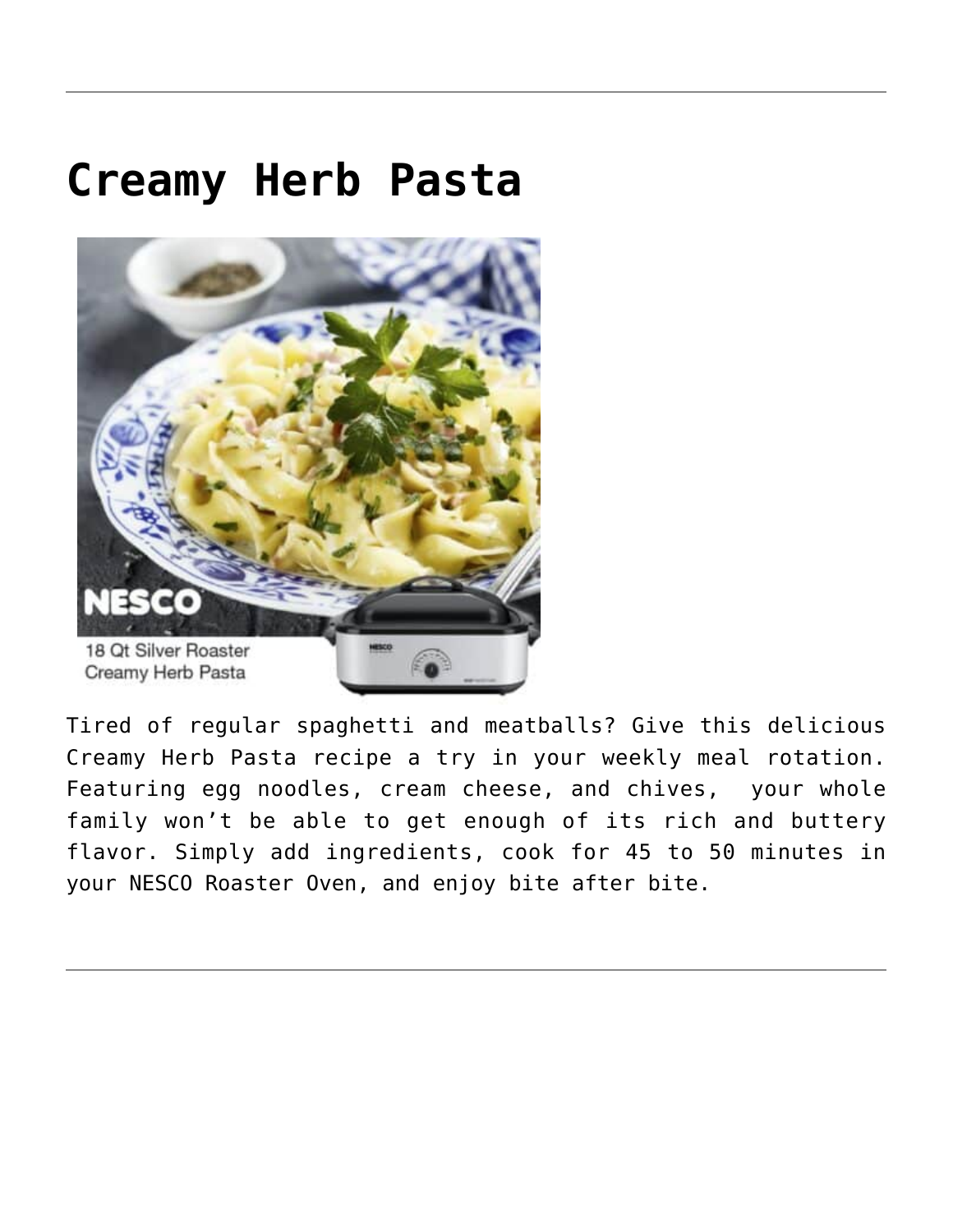#### **[Seasonal Pumpkin Bread](https://www.nesco.com/recipe/seasonal-pumpkin-bread/)**



Nothing says fall quite like Seasonal Pumpkin Bread. Satisfy your pumpkin spice craving with this decadent and perfectly moist recipe. Your energy-saving NESCO 18 Qt. Roaster Oven prepares an entire loaf in just about an hour. If you're headed out for a Halloween party, pumpkin bread makes for a great hostess gift. Tip: toast and slather a slice with butter or cream cheese for a delicious morning treat.

#### **[Easy Parmesan Potatoes](https://www.nesco.com/recipe/easy-parmesan-potatoes/)**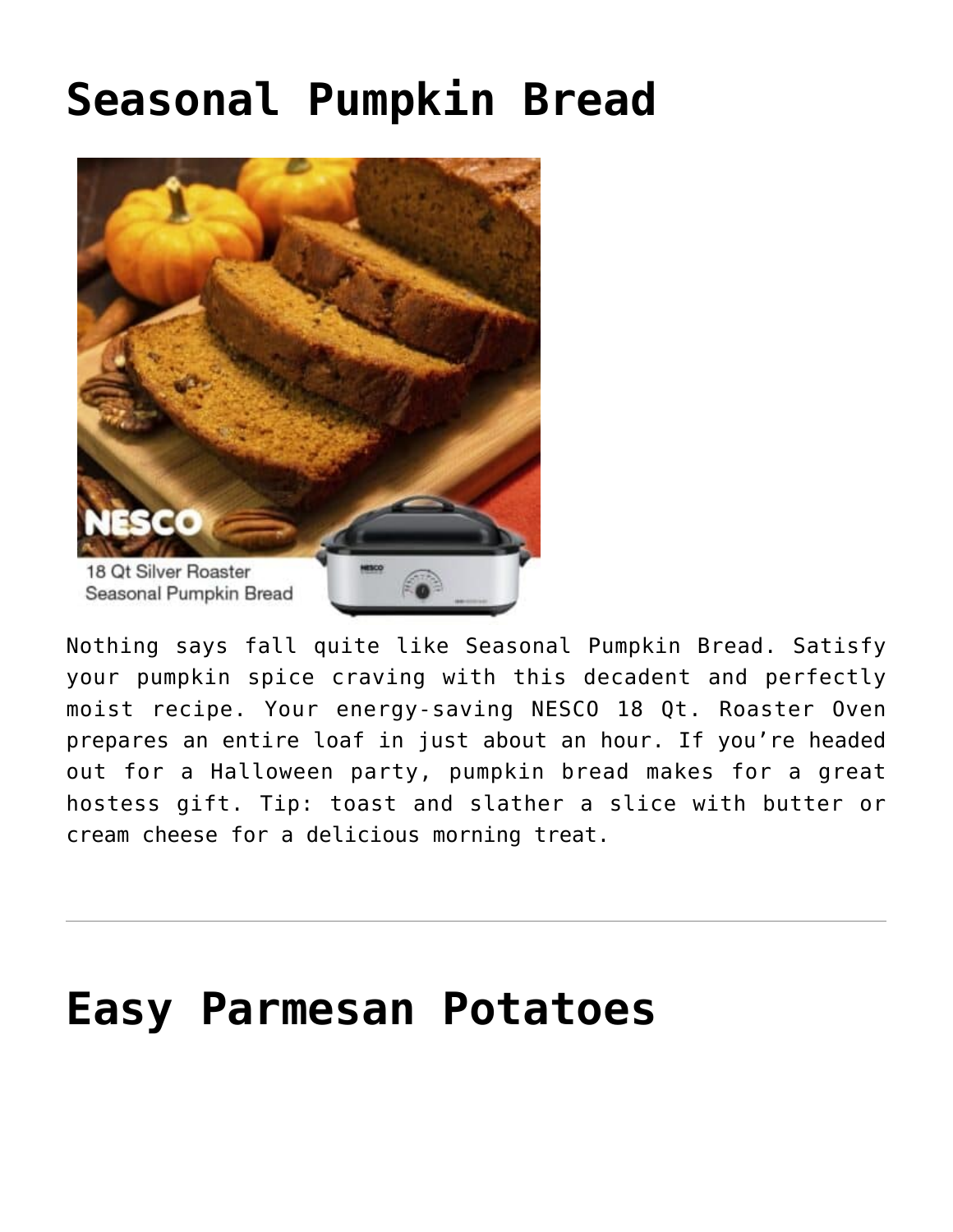

Easy Parmesan Potatoes

Get your dipping sauce ready. Our Easy Parmesan Potatoes are the perfect side to any meal. Crispy on the outside and soft on the inside, this recipe is simple and fast with your NESCO Jet Stream 2 Oven. Not only are these potatoes delicious, but they're also a healthy alternative to traditional french fries. Don't be shy about seconds.

# **[Spicy Enchiladas](https://www.nesco.com/recipe/spicy-enchiladas/)**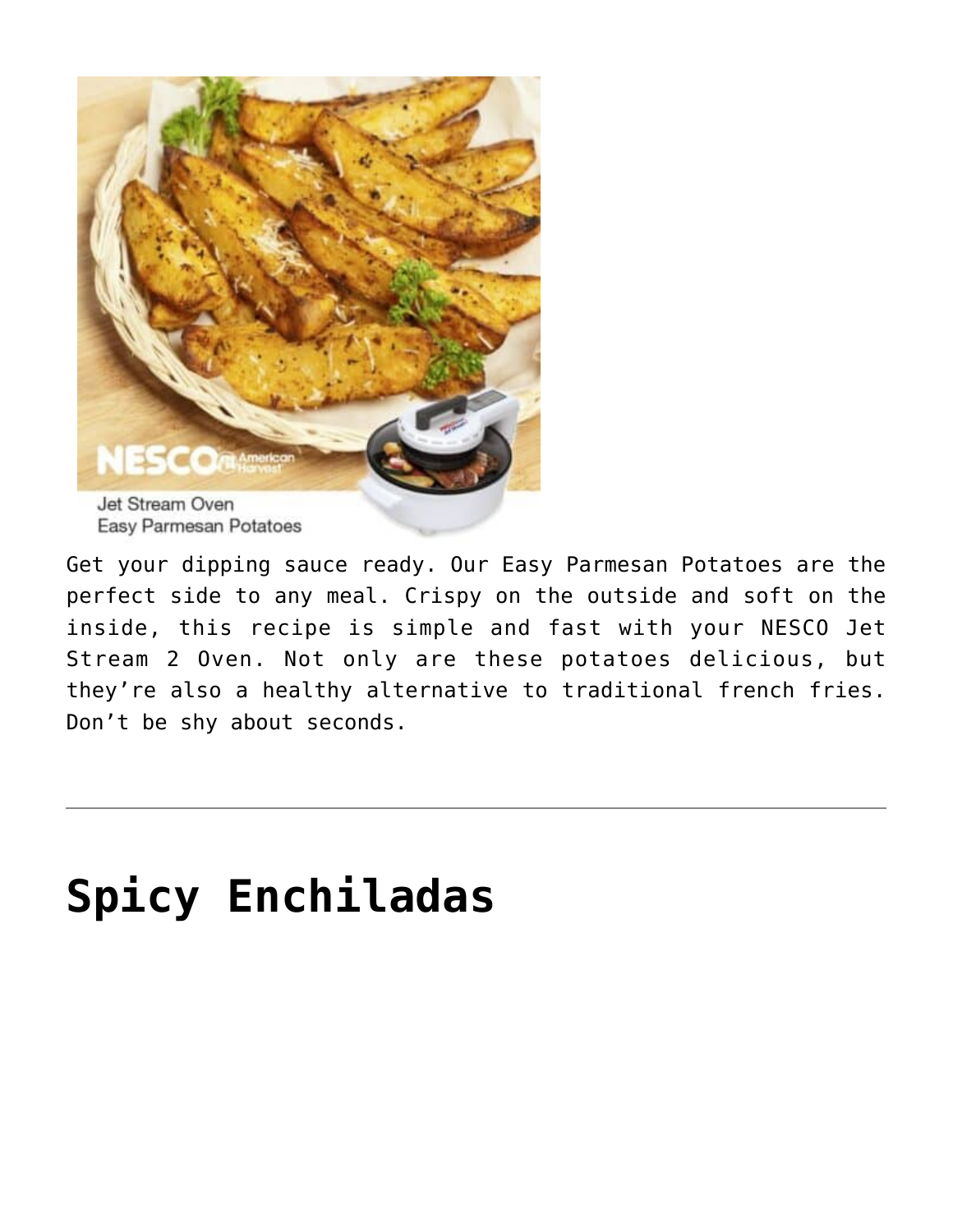

Cheesy, melty, and overflowing with meaty goodness, these Spicy Enchiladas are everything you've been searching for in the perfect dinner meal. Dive into rich enchilada sauce and authentic chile flavor that will satisfy your entire family. Your NESCO 6 Qt. Roaster Oven prepares this recipe in less than an hour – don't be surprised if it becomes a weekly favorite.

# **[Delicious Carrot Cake](https://www.nesco.com/recipe/delicious-carrot-cake/)**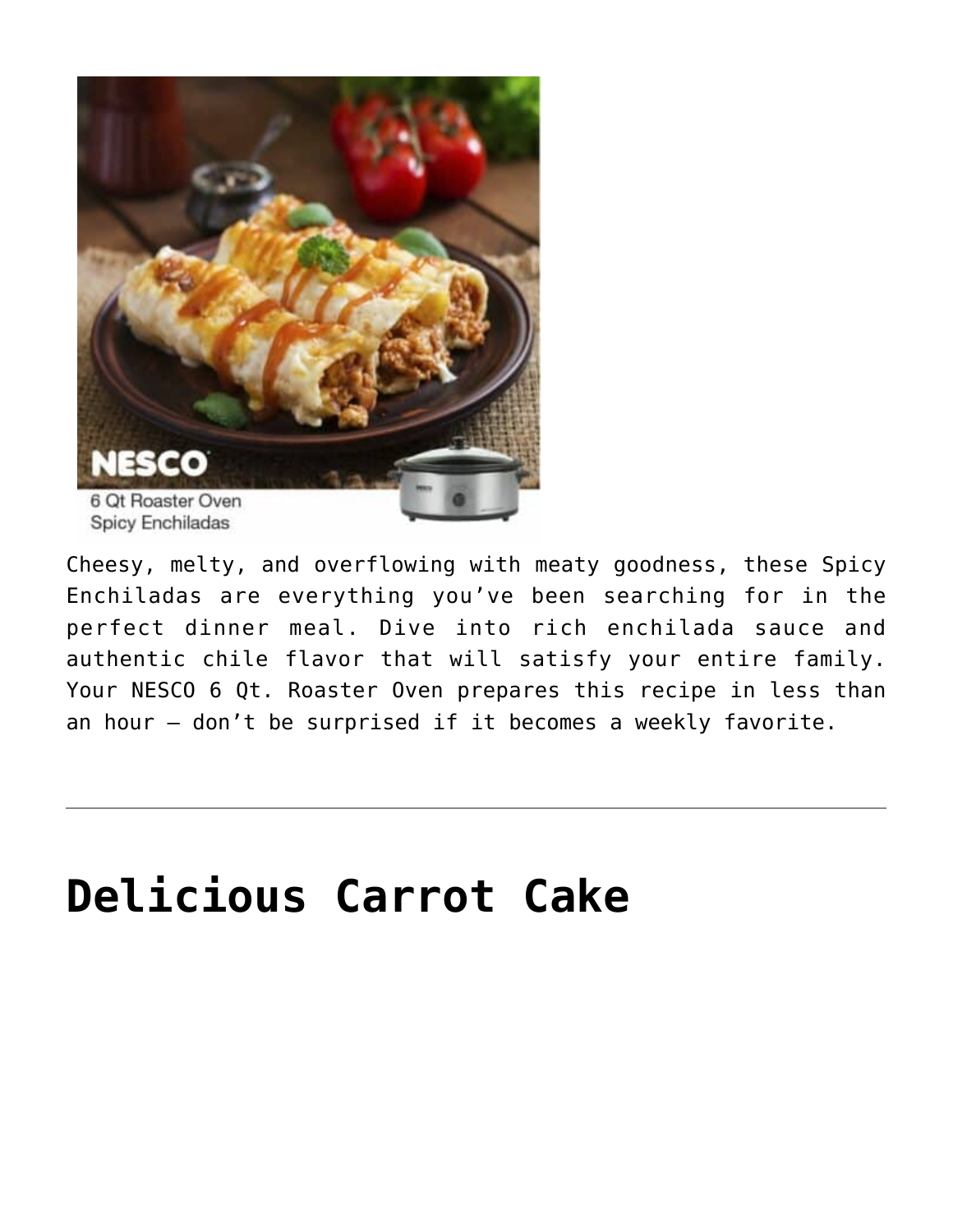

Tired of regular old birthday cake? Put Delicious Carrot Cake on the menu for your next get-together. Delicately spiced with cinnamon, nutmeg, and just a touch of vanilla, this recipe is perfect for any celebration. The addition of crushed pineapples makes every slice moist and creamy. Your NESCO 18 Qt. Roaster Oven ensures an even bake throughout. Tip: prepare one day ahead for a richer flavor.

# **[Salmon In Orange Sauce](https://www.nesco.com/recipe/salmon-in-orange-sauce/)**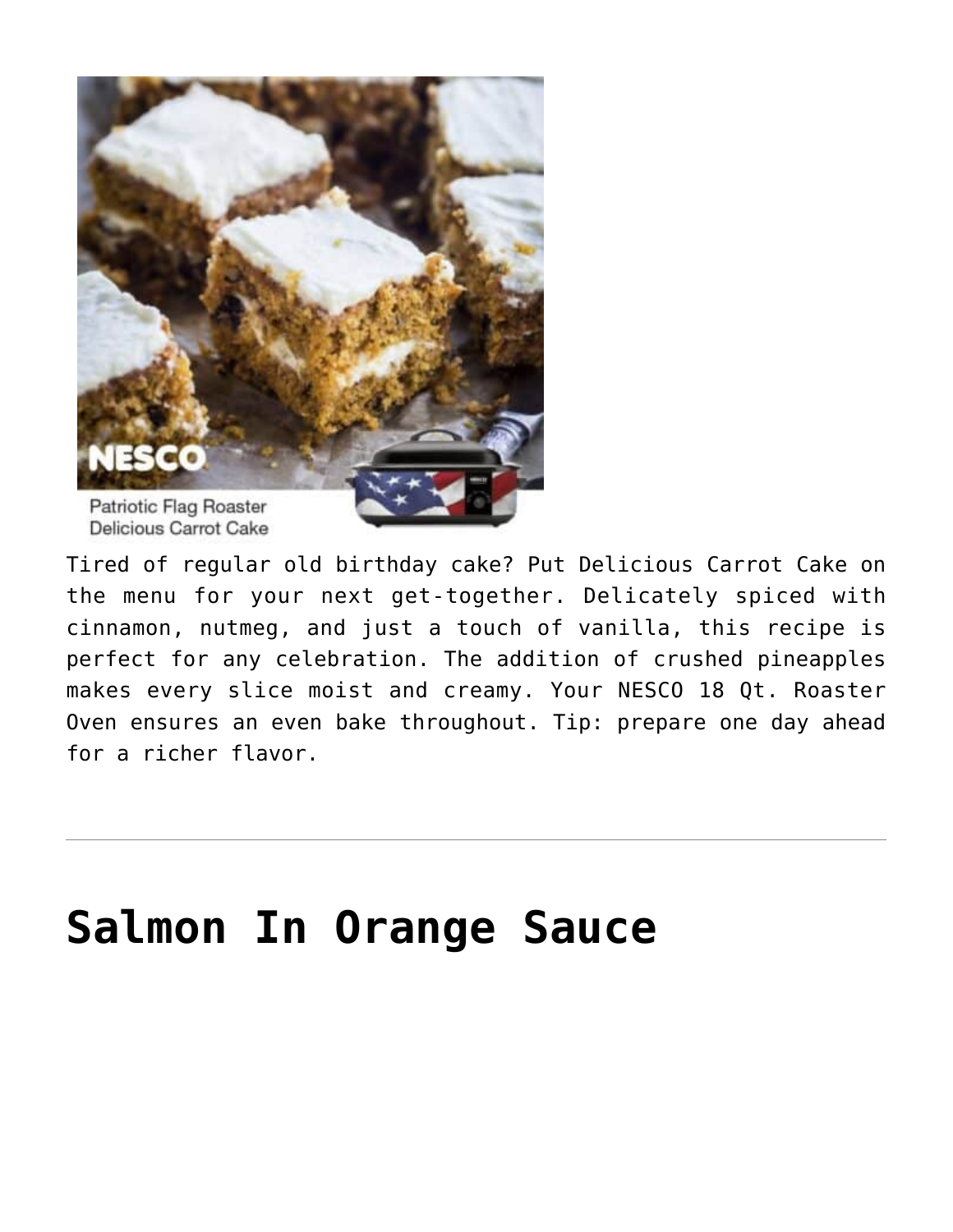

Citrus and savory marry in this delicious dinner recipe. Enjoy Salmon in orange Sauce in just under 20 minutes with your NESCO Jet Stream 2 Oven. Simply wrap salmon in foil, preheat, and set for a refreshing main entree in no time. Your family will love this healthy meal any day of the week.

#### **[Gooey S'mores Bars](https://www.nesco.com/recipe/gooey-smores-bars/)**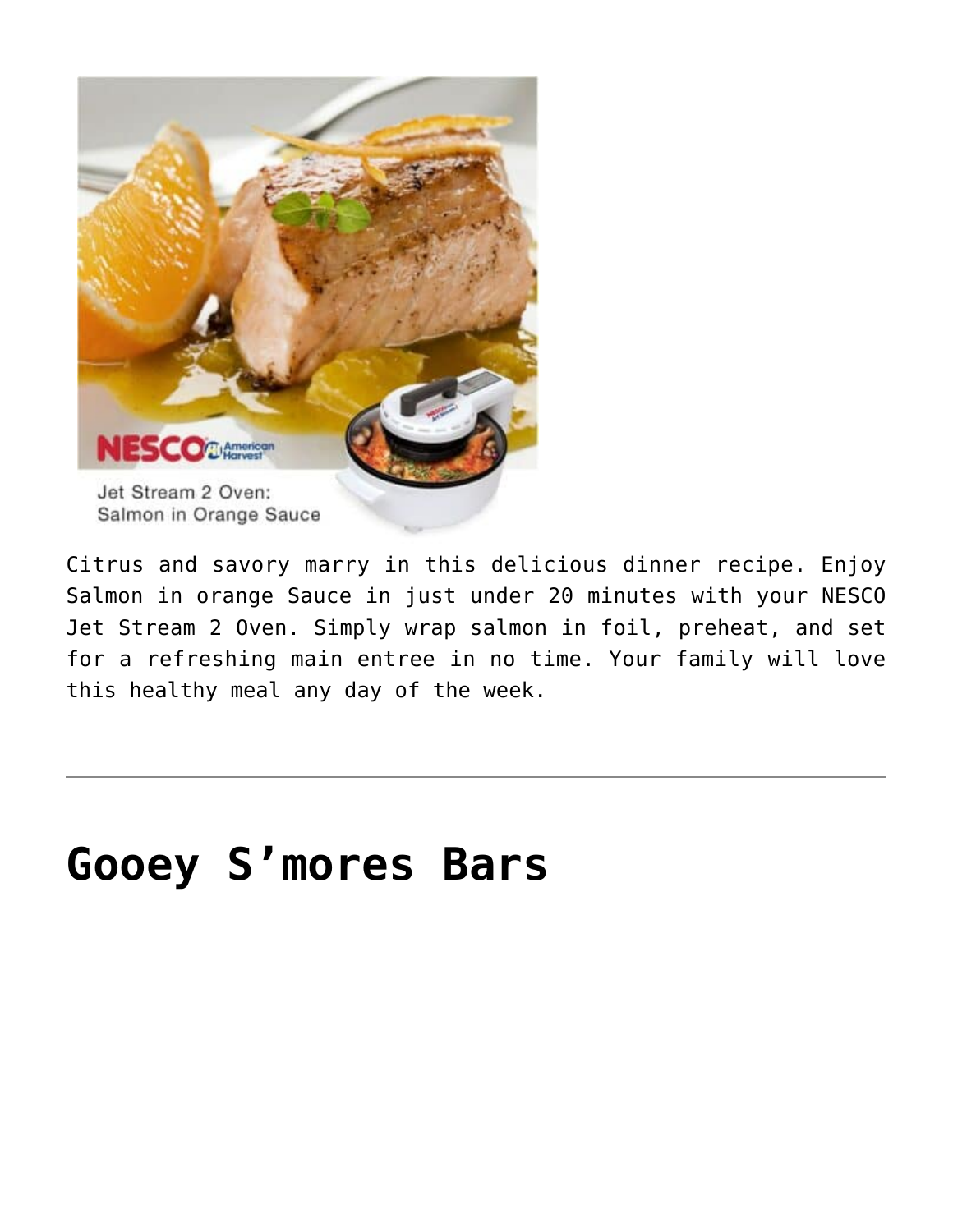

With these Gooey S'mores Gars, you'll feel like you're sitting around the campfire no matter where you are. The graham cracker crust, the soft marshmallow, and the layer of chocolate combine to recreate your childhood favorite in a bar that you can bring to parties, barbecues, or potlucks. Just make sure to bring extra napkins.

# **[3 Amigos Award Winning Chili](https://www.nesco.com/recipe/3-amigos-award-winning-chili-12-or-18qt-roaster/)**

This recipe was developed by three very courageous people at NESCO! Adjust to your heat level by decreasing or increasing the amount of jalapeno pepper, cayenne pepper, and chili powder.

Your Key Ingredient:

[NESCO 18 Qt. Roaster Oven](https://www.nesco.com/product-category/cooking/roaster-ovens/18-qt-roasters/)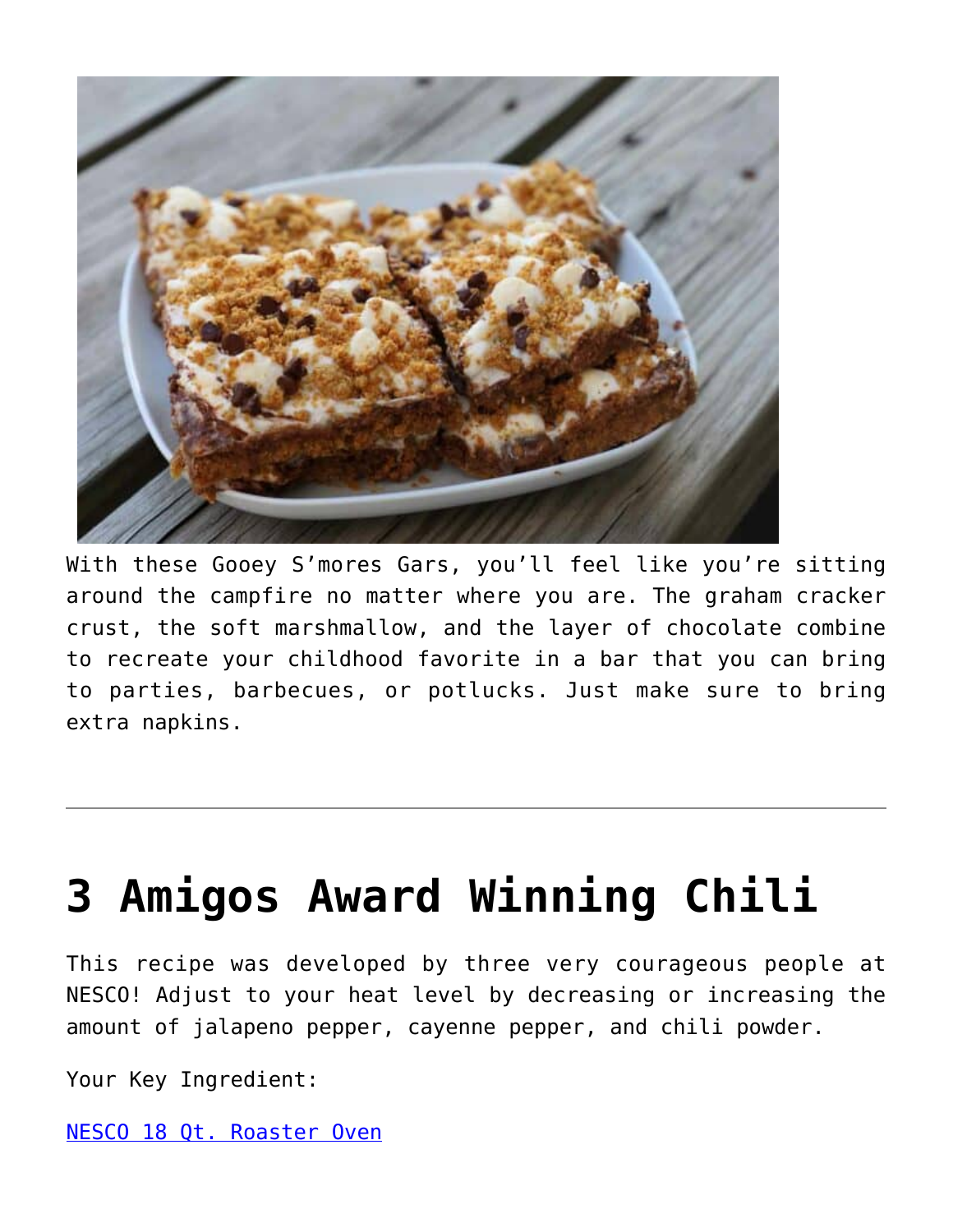Grocery Ingredients:

2 lbs ground chuck 2 lbs beef stew meat, cut into bite-size pieces 1 tsp salt 2 large onions, chopped 1 tsp pepper 4 Tbsp garlic, chopped 1 green pepper, chopped 1 red pepper, chopped 1 yellow pepper, chopped 32 oz can whole tomatoes, cut 1 fresh jalapeno pepper, chopped 2 (15 oz) cans hot chili beans 64 oz can V-8® Vegetable Juice 4 (15 oz) cans tomato herb sauce 16 oz jar thick & chunky salsa 4 Tbsp chili powder 2 Tbsp cayenne pepper 1 Tbsp ground cumin 1 Tbsp brown sugar

- 1. Preheat **NESCO® Roaster Oven** to 400° F. Saute seasoned meat, garlic and onions with cover on. Stir to brown evenly.
- 2. Pour off any grease and add remaining ingredients. Turn heat to 250°F and simmer 1 to 3 hours (the longer the better).
- 3. Garnish with finely shredded cheddar cheese and chopped onion. Serve and enjoy! Serves 24.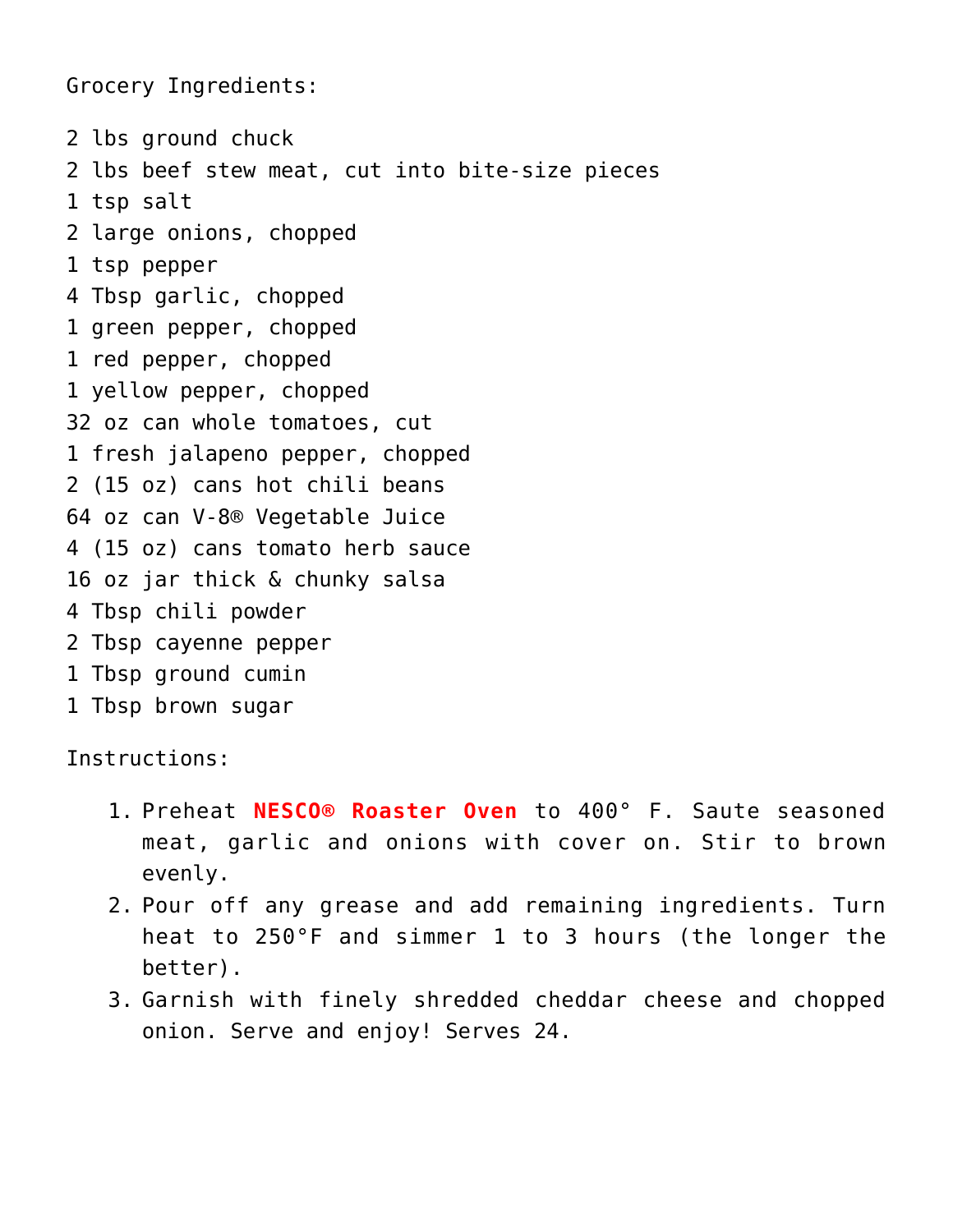## **[Chicken And Rice](https://www.nesco.com/recipe/chicken-rice-6qt-roaster/)**

Achieve hassle-free family meal night with our hearty Chicken and Rice recipe. With its creamy mushroom base and Greek seasoning for garnish, you can count on pleasing the whole family. This dinner will be on the table within the hour using the NESCO 6 Qt. Roaster Oven. Tip: place the chicken in the cookwell last on top of rice to soak up all the flavor.

# **[Pot Roast, Carrots, And](https://www.nesco.com/recipe/pot-roast-carrots-potatoes-4-5-or-6qt-roaster/) [Potatoes](https://www.nesco.com/recipe/pot-roast-carrots-potatoes-4-5-or-6qt-roaster/)**

Pot Roast, Carrots, and Potatoes is a classic dish everyone in your family will love. This nourishing meal is ideal for any time of the year, but it's especially comforting during the winter. Warm-up your NESCO 6 Qt. Roaster Oven and tuck into a tender roast in just a few hours.

# **[Light Italian Chicken](https://www.nesco.com/recipe/light-italian-chicken-6qt-roaster/)**

Light Italian Chicken

Your Key Ingredient: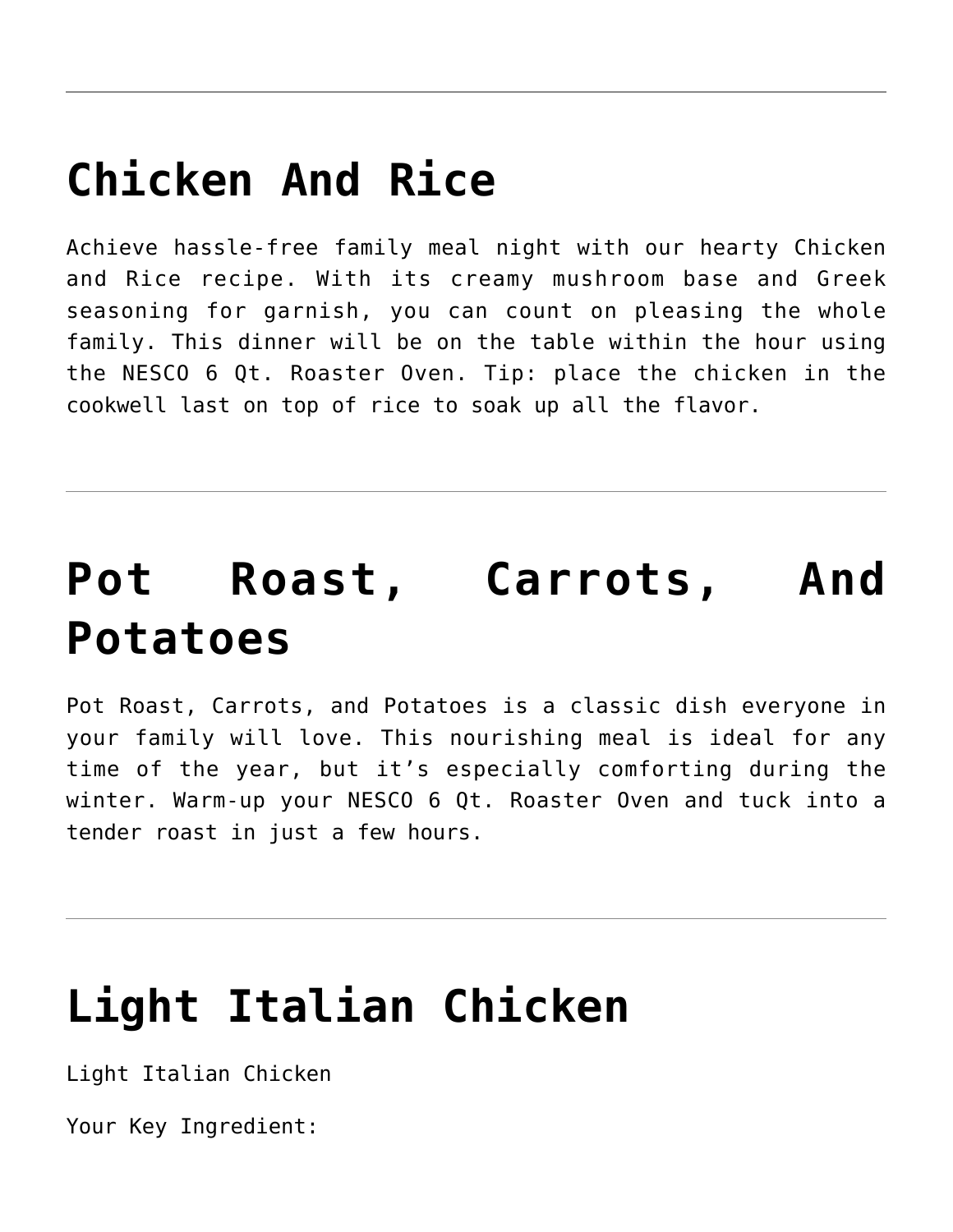[NESCO 6 Qt. Roaster Oven o](https://www.nesco.com/product-category/cooking/roaster-ovens/6-qt-roasters/)r [NESCO Slow Cooker](https://www.nesco.com/product-category/cooking/slow-cookers/)

Grocery Ingredients:

```
3 lb broiler-fryer chicken, cut-up
1 medium onion, sliced
1/2 cup green pepper, chopped
2 cloves garlic, minced
14 \frac{1}{2} oz whole tomatoes
4 oz mushrooms, sliced and drained
1 tsp basil
1 bay leaf
1/4 tsp salt
1/4 tsp oregano
```
Instructions:

- 1. Wash chicken and pat dry. Remove skin from chicken before cooking or brown pieces in non-stick skillet and drain before placing in roaster.
- 2. Place prepared chicken in **NESCO® Roaster Oven.** Add all remaining ingredients. Cover and cook at 325º F for 1 hour 15 minutes.

*Slow Cook: Prepare recipe as directed. Cover and cook at 225ºF for 4 to 6 hours. Serves 4.*

#### **[Make-Ahead Mashed Potatoes](https://www.nesco.com/recipe/make-ahead-mashed-potatoes-4-5-or-6qt-roaster/)**

The last thing you want to worry about on Thanksgiving Day is the side dishes. This year, hit the ground running with our Make-Ahead Mashed Potatoes. Before the craziness hits, you'll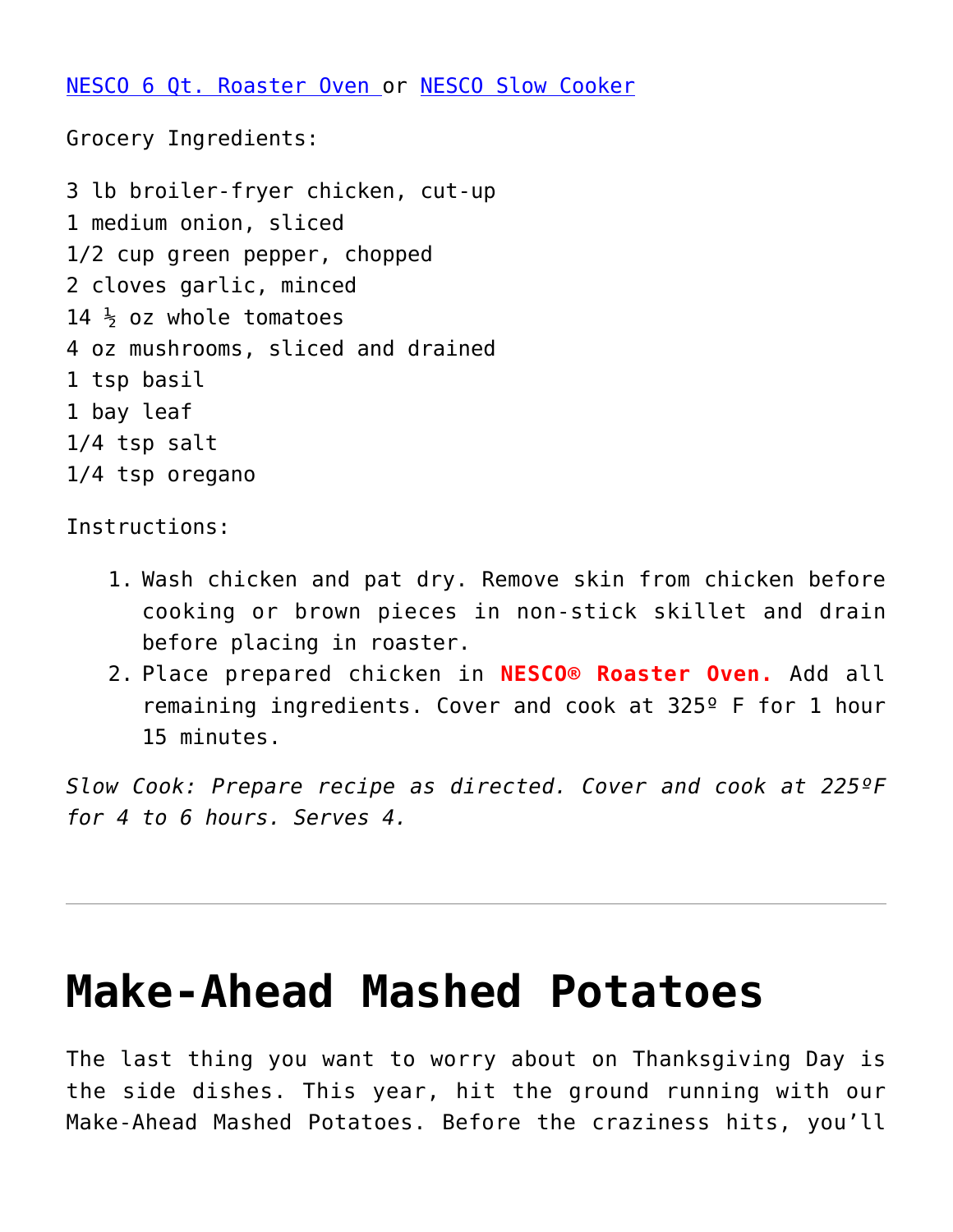have this recipe ready to serve. Use your NESCO 6 Qt. Roaster Oven for the perfect batch of creamy, buttery potatoes.

Your Key Ingredient:

[NESCO 6 Qt. Roaster Oven](https://www.nesco.com/product-category/cooking/roaster-ovens/6-qt-roasters/)

Grocery Ingredients:

5 lbs russet potatoes 1/2 cup butter 1 cup milk 3 oz cream cheese 1/4 cup butter 8 oz sour cream 1/2 cup milk 1/4 cup chives 1 tsp salt Pepper to taste

- 1. Peel and cut potatoes in  $1\frac{1}{2}$  to 2" chunks. Place in a large saucepan and cover with cold water. Bring to a boil over medium-high heat and boil until tender.
- 2. Drain. Transfer potatoes to a large bowl. Mash potatoes, add butter and 1 cup milk, and continue to blend until smooth.
- 3. Stir in cream cheese, sour cream, 1/2 cup milk, chives, salt, and pepper. Refrigerate overnight.
- 4. Put potatoes in **NESCO® Roaster Oven** and smooth in cookwell with back of spoon.
- 5. Set at 200º F for 1 hour to reheat potatoes. Then turn temperature up to 350º F for 1 hour to roast. Leave potatoes in roaster at 150º F until ready to serve.
- 6. Once roasted, they will remain moist and delicious up to 2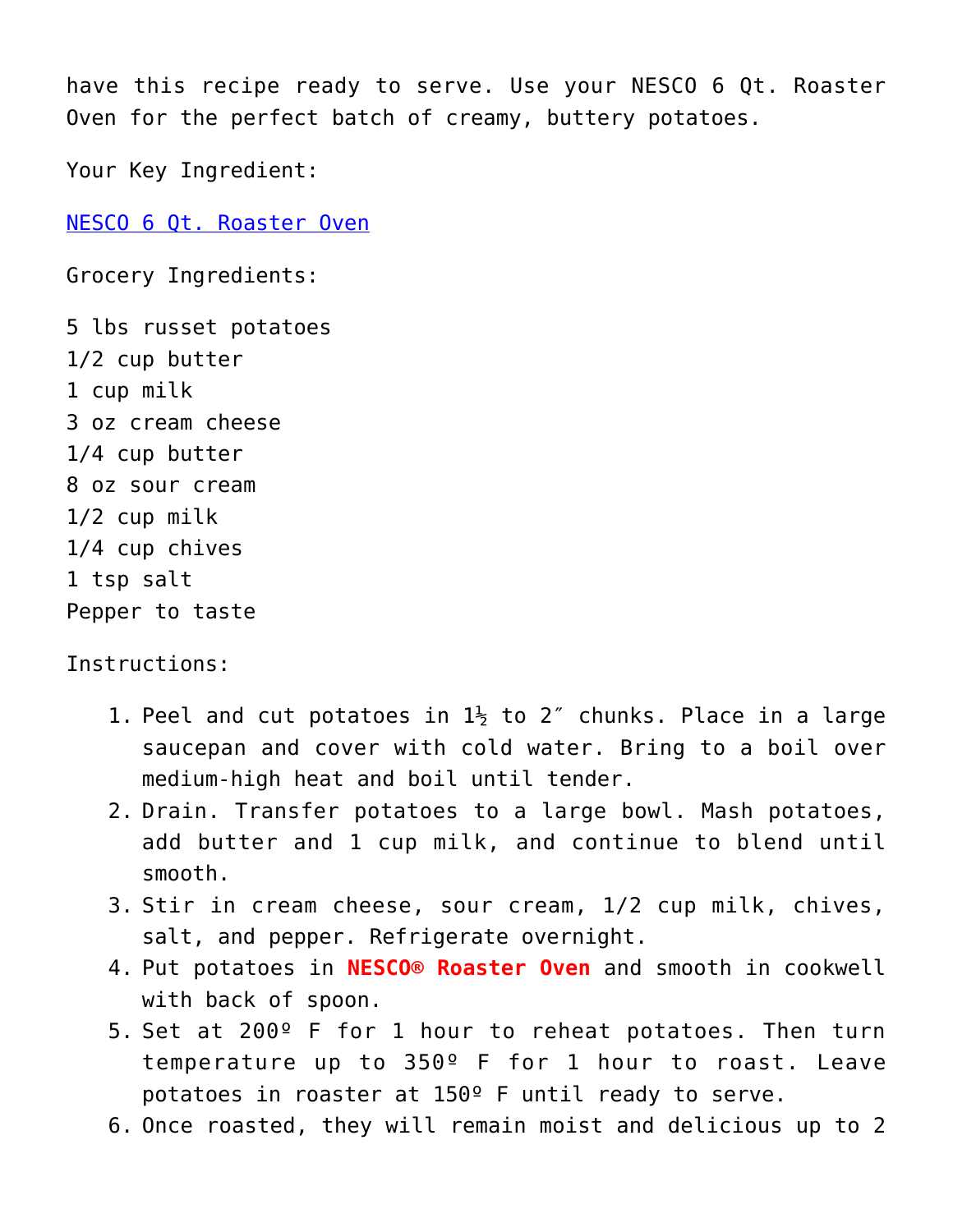hours. Serves 20-25.

*Submitted by Jamie Parchman, Rio Hondo, TX.*

#### **[Easy To Prepare Chicken](https://www.nesco.com/recipe/easy-to-prepare-chicken-4-5-or-6qt-roaster/)**

Sometimes when it comes to cooking, the simpler, the better. Our Easy to Prepare Chicken recipe takes the guesswork out of meal planning without giving up flavor. To prepare, preheat your NESCO 6 Qt. Roaster Oven, add ingredients, and set to enjoy tender chicken in just a few hours. Save this recipe for a busy weeknight or even a last-minute get-together.

## **[Prime Rib](https://www.nesco.com/recipe/prime-rib-18qt-roaster/)**

Spend more time with the family and less time in the kitchen this holiday season with our Prime Rib. Using your NESCO 18Qt. Roaster, you can enjoy tender, mouthwatering rib roast in just a few hours. Simply heat the oven and place roast in the cookwell until it reaches your desired temperature. Trust us, this recipe is one worth saving.